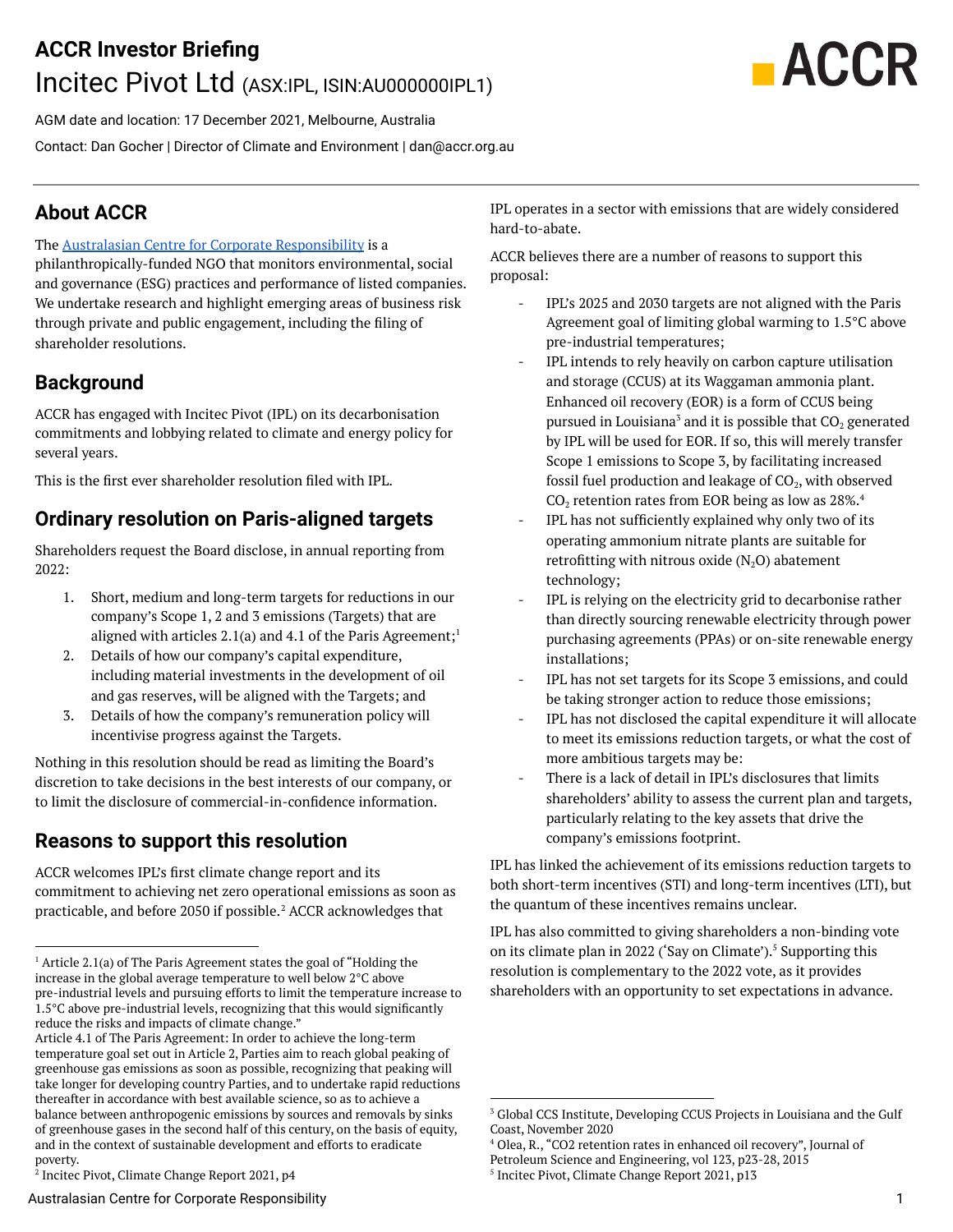### **Emissions performance**

#### *Operational emissions*

IPL's operational greenhouse gas (GHG) emissions have increased  $26\%$  since  $2015$ , while the emissions intensity of its ammonia production improved by 8% over the same period.<sup>7</sup> This improvement is largely due to energy efficiency projects and the more efficient ammonia plant in Waggaman, Louisiana, which came online in 2016.

IPL's operational emissions were down 13.9% between 2020 and 2021, due to lower production. While IPL doesn't publish production numbers, energy use (which is the most appropriate proxy for production) was down 13.6% over the same period, which was consistent with the decline in emissions. This decline was largely driven by unplanned outages at Waggaman in April-May<sup>8</sup> and August, due to Hurricane Ida. 9

Subject to plant performance, ACCR expects IPL's emissions to recover to 2020 levels in 2022.

#### *Scope 3 emissions*

IPL reported its value chain emissions (Scope 3) for the first time in 2020, inclusive of material upstream and downstream emissions.  $^{10}$ IPL's Scope 3 emissions have declined 18.6% between 2018 and  $2021.^{11}$  However, it is likely that its Scope 3 emissions were significantly higher in 2021 than 2015 due to increased production (Waggaman started production in 2016).

IPL previously reported the share of energy it sources from fossil fuels (excluding natural gas and diesel used as feedstock) was 95% in 2020, which was unchanged since 2015. 12

#### **Emissions targets**

In November 2021, IPL announced updated emissions reduction targets: 13

- Reduce operational emissions by 5% by 2025, on 2020 levels (brought forward from 2026);
- Reduce operational emissions by 25% by 2030, on 2020 levels;
- Ambition to achieve net zero operational emissions as soon as practicable, and before 2050 if possible, without carbon leakage, where emissions are shifted from Scope 1 and 2 to its upstream value chain (Scope 3).

The 2025 and 2030 targets are not aligned with the goal of the Paris Agreement to limit warming to 1.5°C. While the Science Based Target initiative (SBTi) has not published a sectoral decarbonisation approach for the chemicals sector, an absolute contraction approach consistent with limiting global warming to 1.5°C, which is "strongly

encouraged"<sup>14</sup> for companies operating in developed countries, would require IPL to: 15

- Reduce operational emissions by 21% by 2025, on 2020 levels;
- Reduce operational emissions by 42% by 2030, on 2020 levels.

IPL competitor Orica has committed to reduce its operational emissions by at least 40% by 2030, on 2019 levels. 16

IPL has not set targets or goals to reduce its Scope 3 emissions, but it has "investigated opportunities" to do so (see below).

It is worth noting that by setting operational rather than equity share Scope 1 and 2 targets, IPL is excluding emissions from non-operated joint ventures such as Queensland Nitrates, which are treated as Scope 3 and therefore not covered by any emissions reduction target.

#### **Decarbonisation pathway**

#### *Operational emissions (Scope 1 & 2)*

IPL's potential pathway to net zero by 2050 identified the following decarbonisation opportunities/technologies: 17

- Carbon capture and storage/utilisation and nitrous oxide  $(N_2O)$  abatement (42% of operational emissions);
- Grid decarbonisation and PPAs (12%);
- Hydrogen and other alternative feedstocks (35%);
- Offsets 10%);
- Other (1%).

IPL is investigating CCUS at its Waggaman ammonia plant in Louisiana, USA.<sup>18</sup> Elected officials in Louisiana are very supportive of CCUS, introducing the SCALE Act in March 2021, with the intention of making Louisiana "a significant national hub" for CCUS. 19

There are, however, significant concerns with this technology. IPL itself acknowledges that its deployment of CCUS is subject to "economic feasibility".<sup>20</sup> If captured CO<sub>2</sub> is sold for EOR, then IPL emissions merely shift from its operational footprint to its value chain, by facilitating fossil fuel production.

IPL intends to install abatement catalysts for  $N_2O$  emissions (with 100 year global warming potential of  $265<sup>21</sup>$ ) at its Moranbah, Queensland and Louisiana, Missouri ammonium nitrate manufacturing plants.<sup>22</sup> IPL has not disclosed why its other operating ammonium nitrate plants (Cheyenne and St Helens) are not suitable for this technology. IPL has also not disclosed the cost

<sup>6</sup> Incitec Pivot, Climate Change Report 2021, p51

<sup>7</sup> Incitec Pivot, Climate Change Report 2021, p50

<sup>8</sup> Incitec Pivot, 'Waggaman Ammonia Plant Update', 10 May 2021

<sup>9</sup> Incitec Pivot, 'Waggaman Update', 13 September 2021

<sup>&</sup>lt;sup>10</sup> Incitec Pivot, Sustainability Report 2020, p19

<sup>&</sup>lt;sup>11</sup> Incitec Pivot, Climate Change Report 2021, p51

<sup>&</sup>lt;sup>12</sup> Incitec Pivot, Sustainability Reports 2017-20

<sup>&</sup>lt;sup>13</sup> Incitec Pivot, Climate Change Report 2021, p5

<sup>&</sup>lt;sup>14</sup> Science Based Target Initiative, SBTi Corporate Manual, June 2021

<sup>&</sup>lt;sup>15</sup> Science Based Target Initiative, Science-based Target Setting Tool, Version 1.2, [link](https://sciencebasedtargets.org/resources/files/SBTi-tool-4.xlsx)

<sup>&</sup>lt;sup>16</sup> Orica, Sustainability Report 2020, p1

<sup>17</sup> Incitec Pivot, Climate Change Report 2021, pp18-19

<sup>&</sup>lt;sup>18</sup> Incitec Pivot, Climate Change Report 2021, p5

<sup>19</sup> Bill Cassidy, US Senator for Louisiana, 'Bipartisan group introduces

nation's first comprehensive CO2 infrastructure bill', 18 March 2021, [link](https://www.cassidy.senate.gov/newsroom/press-releases/bipartisan-group-introduces-nations-first-comprehensive-co2-infrastructure-bill)

<sup>&</sup>lt;sup>20</sup> Incitec Pivot, Climate Change Report 2021, p5

<sup>&</sup>lt;sup>21</sup> Clean Energy Regulator, Global Warming Potentials, July 2020

 $22$  ibid.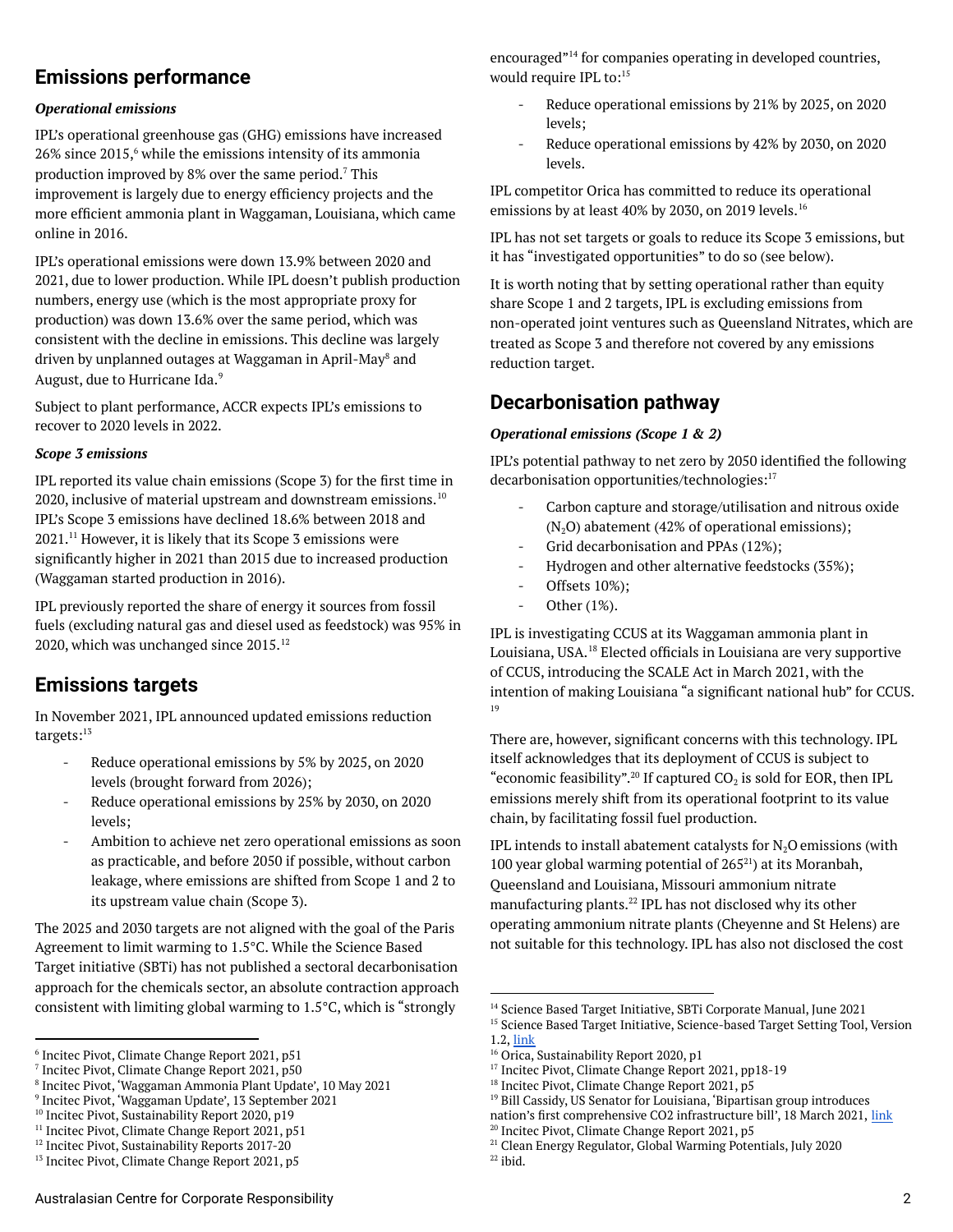or timing of upgrading Moranbah and Louisiana, noting that Moranbah is next due for a turnaround (scheduled outage) in FY25. $^{23}$ 

IPL has identified its purchased electricity and self-generated gas-fired electricity as opportunities to decarbonise approximately 12% of its operational emissions, but not until after 2030.<sup>24</sup> IPL can and should investigate options to decarbonise these emissions immediately.

On 8 November 2021, IPL announced that it would close its Gibson Island plant at the end of December 2022, due to its inability to secure an affordable long-term gas supply contract.<sup>25</sup> While IPL does not report facility-level emissions data, under Australia's safeguard mechanism, Gibson Island's emissions baseline is 503 kt CO $_2$ e. $^{26}$  In 2019-20, Gibson Island reported emissions of 374 kt  $CO<sub>2</sub>e$ , or approximately 9.4% of IPL's 2020 emissions. It is unclear whether the closure of Gibson Island will be included in the 2025 and 2030 emissions reduction targets, or be additional to those targets.

IPL has recently announced partnerships with Fortescue Future Industries, and Keppel Infrastructure and Temasek to investigate green ammonia production, $27$  but it is yet to disclose sufficient detail on these plans to assess their merits.

#### *Scope 3 emissions*

Fertiliser use represents 49% of IPL's Scope 3 emissions. IPL states that its Enhanced Efficiency Fertiliser range may reduce GHG emissions by up to 73%.<sup>28</sup> While IPL is working with regulatory bodies to generate carbon credits from the use of these products, it should also consider supplying these products as the standard rather than as a specialty range.

Purchased goods represent 23% of IPL's Scope 3 emissions. IPL should be working with its suppliers to reduce their emissions, and commit to shifting to suppliers with Paris-aligned emissions reduction targets.

### **Capital expenditure**

The majority of IPL's capital expenditure is allocated to sustenance. In 2021, just A\$51.2 million (14%) was allocated to minor growth capital including "plant efficiency projects and other projects supporting volume growth and technology investments".<sup>29</sup>

IPL has not disclosed how much capital it intends to allocate to decarbonisation initiatives beyond energy efficiency.

In 2020, IPL participated in a A\$2.7 million solar hydrogen feasibility study into renewable ammonia production at Moranbah, Queensland,<sup>30</sup> supported by A\$980,000 in funding from the Australian Renewable Energy Agency (ARENA).<sup>31</sup> IPL intends to use the findings from this study to develop "potential pathways to net zero operational emissions by 2050". 32

IPL has a 50% stake in the Range (coal seam) Gas project in the Surat Basin, Queensland. The project contains an estimated 270 petajoules (PJ) of 2C Contingent gas resource (IPL share: 135 PJ).<sup>33</sup> Three pilot wells were drilled and commissioned in 2021, and the project is expected to deliver first gas to market in 2024.<sup>34</sup> This is despite the International Energy Agency's recently published 'Net zero by 2050' report concluding that no new coal, gas or oil developments could proceed beyond this year, in order to limit global warming to 1.5°C. 35

#### **Remuneration**

IPL recently updated its remuneration structure to link both short-term incentives (STI) and long-term incentives to emissions reduction targets.

In FY22, 10% of the senior executives' STI scorecard will be determined by ESG-related strategic objectives.<sup>36</sup> It is unclear whether that 10% will be determined by emissions reductions and/or associated initiatives alone, or a broad range of ESG activities.

The 2021-24 long-term incentive will also include a 10% ESG component intended to drive "IPL achieving its 2025 and 2030 targets on climate change and focus on investing in new technologies" to enable long-term emissions reductions.<sup>37</sup>

These updates to the remuneration structure are welcome, but further transparency on emissions-related incentives would be useful for shareholders.

### **Conclusion**

In late 2020, IPL was added to Climate Action 100+ initiative (CA100+), a global coalition of institutional investors engaging with carbon-intensive companies.<sup>38</sup> ACCR expects that IPL will be assessed in the CA100+ Net zero company benchmark in early 2022, which expects companies to set short-, medium- and long-term emissions reduction targets aligned with the Paris Agreement. Companies are also expected to align capital expenditure and remuneration with those targets.

ACCR believes there is sufficient reason to vote for this proposal, and that support would be complementary to the forthcoming 'Say on Climate' vote in 2022.

<sup>&</sup>lt;sup>23</sup> Incitec Pivot, Full year results presentation, 15 November 2021

<sup>&</sup>lt;sup>24</sup> Incitec Pivot, Climate Change Report 2021, p45

<sup>&</sup>lt;sup>25</sup> Incitec Pivot, 'Gibson Island manufacturing operations to cease in December 2022', 8 November 2021

<sup>&</sup>lt;sup>26</sup> Clean Energy Regulator, Safeguard facility reported emissions 2019–20, 11 August 2021, [link](http://www.cleanenergyregulator.gov.au/NGER/National%20greenhouse%20and%20energy%20reporting%20data/safeguard-facility-reported-emissions)

<sup>27</sup> Incitec Pivot, Climate Change Report 2021, p5

<sup>&</sup>lt;sup>28</sup> Incitec Pivot, Climate Change Report 2021, p21

<sup>29</sup> Incitec Pivot, Annual Report 2021, p11

<sup>30</sup> Incitec Pivot, Sustainability Report 2020, p4

<sup>31</sup> ARENA, 'Renewable hydrogen could power Moranbah ammonia facility', 30 September 2019

<sup>32</sup> Incitec Pivot, Sustainability Report 2020, p4

<sup>33</sup> Central Petroleum, 'Range Gas Project Pilot Update, Pilot Expansion to Accelerate Testing', 24 August 2021

<sup>34</sup> Central Petroleum, FY2021 Annual Results and Business Update, 21 September 2021

<sup>35</sup> International Energy Agency, 'Net zero by 2050', May 2021

<sup>36</sup> Incitec Pivot, Annual Report 2021, p41

 $37$  ibid.

<sup>38</sup> Climate Action 100+, 'Climate Action 100+ adds to focus list of companies', 18 November 2020